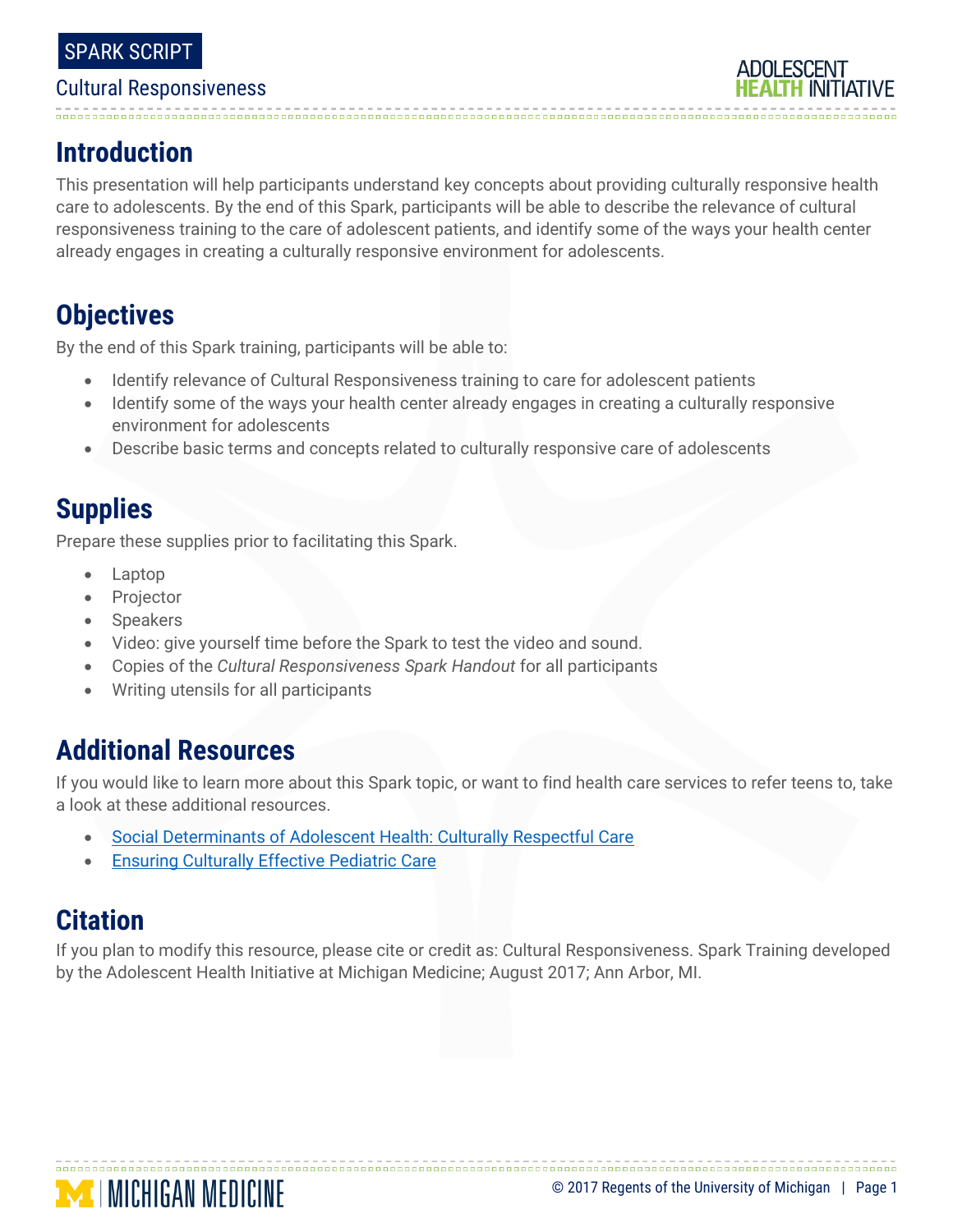



# **Intro/Hook** <sup>(10 minutes)</sup>

# $\Box$  1 – TITLE SLIDE

Today we are going to do a 15-minute mini-training, also called a Spark. For this Spark, we'll be focusing on key concepts about culturally responsive health care. When we talk about meeting the needs of our patients through being sensitive to cultural difference, it's helpful for us to define what we mean by the word "culture."

## $\Box$  2 – CULTURE IS...

**For** "Culture is the learned and shared knowledge that specific groups use to generate their behavior and interpret their experience of the world."<sup>i</sup>

It includes things like attitudes, language, tone of voice, body language, concept of time, eye contact, religion, sexual orientation, family roles, education, income, tradition, and age.

When we recognize how our patients might have specific needs based on their cultural identities, we can work towards being culturally responsive. Here's how we define culturally responsive or culturally appropriate services.

## 3 - CULTURALLY APPROPRIATE SERVICES ARE...

"Culturally appropriate services are health care services that are **respectful of and responsive to** cultural and linguistic needs (of patients)." For instance, if a patient's religion or culture dictates that it is rude to look people in the eye while talking to them, and you know or suspect this, AND the patient is talking to you while looking down, you might initially feel that this behavior is rude, but to them, it's polite. You might choose to mirror their behavior and not make direct eye contact, or you might not. But bottom line, it's important to extend the same quality of "customer service" that you would to anyone else, and try not to be insulted if their values are different from yours.

This might remind us about what it means to be patient-centered. The definitions of culturally appropriate care and patient-centered care are very similar.

## $\Box$  4 – DEFINITIONS

**MINICHIGAN MEDICINE** 

Here are the definitions side by side. "Patient-Centered Care is providing care that is respectful of and responsive to individual patient preferences, needs and values, ensuring that patient values guide all clinical decisions."

We pride ourselves on being patient-centered already. Being culturally responsive means that we are being patient-centered, with a focus on respecting the cultural needs of our patients.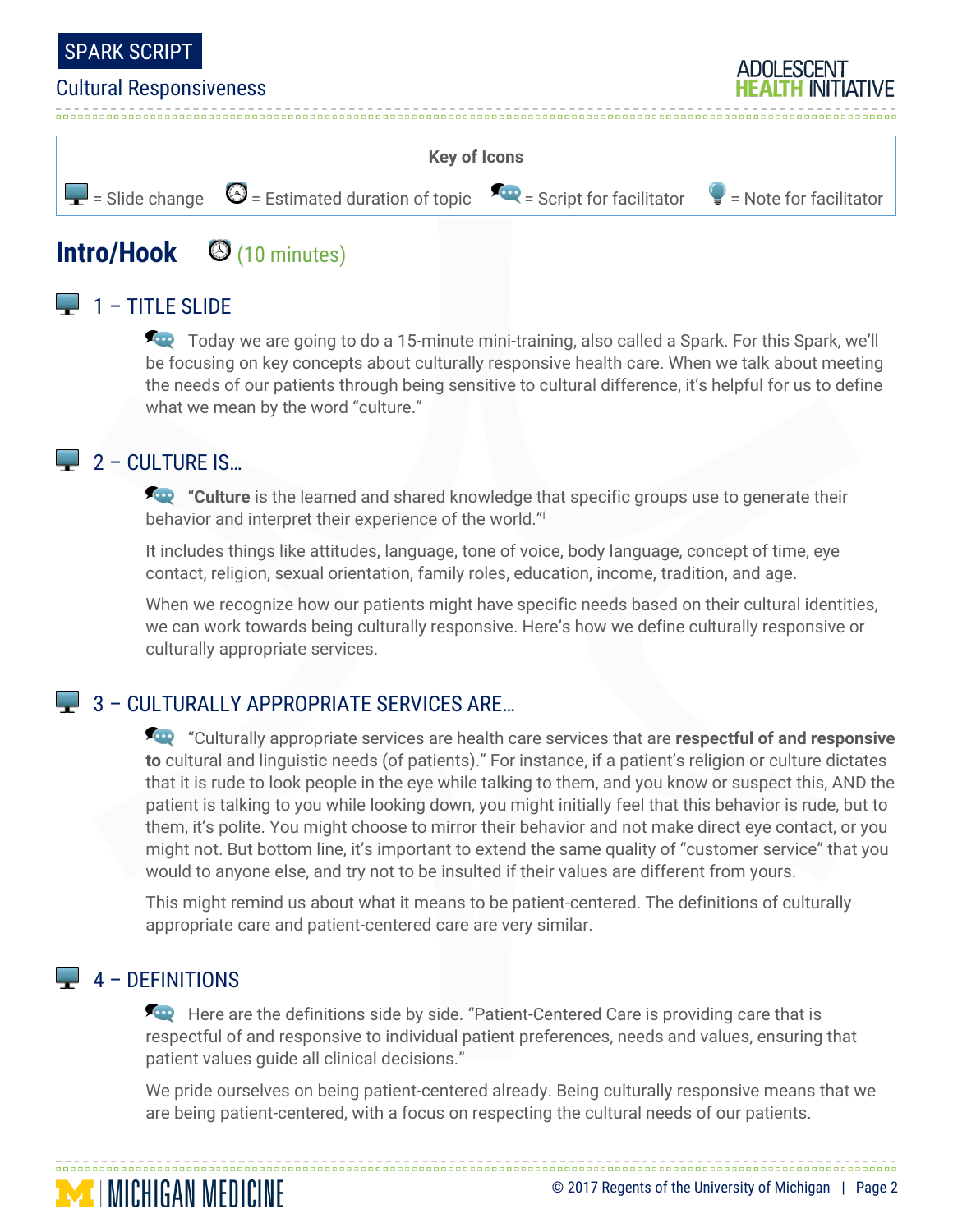#### $\Box$  5 – APPI YING TO TFFNS

So how does this apply to our work with teens? **Making sure we are culturally responsive is especially important when we work with teens, because teens may already be treated as "less than" by adults.** We can look at the age group of adolescence as one more part of culture to consider when we're trying to be culturally responsive.

## $\Box$  6 – INTERSECTION

When we combine adolescence with other identities that experience discrimination, the intersection can be even more complicated. This Spark will focus on adolescents as a cultural identity, and it's helpful to keep in mind ways that bias can apply to all cultural identities.

## $\Box$  7 – VIDEO EXAMPLES

We'll watch a video clip that show two scenarios of staff and providers interacting with teen patients – in some cases, we see culturally responsive interactions, and in other cases, they show interactions that are not responsive or respectful. Keep an eye out for two aspects of culture that might be easy to miss: sexual orientation and religion. The teen male patient refers to his imam, and for those who may not know, an imam is an Islamic religious leader.

The YouTube link is: [https://youtu.be/cytETc6FTJ0.](https://youtu.be/cytETc6FTJ0) Select CC on bottom right of the video for Closed Captions (subtitles).

**Pass out the Cultural Responsiveness Spark handout. If you choose not to use the worksheet,** ask participants to make mental notes about video observations.

While watching the video, use the worksheet to jot down your thoughts. The left column is for examples of culturally responsive care – write examples of positive, culturally responsive behaviors you notice. The right column is for examples that are not culturally responsive, or that could be improved to be more sensitive.

# **Key Concepts** (4 minutes)

## 8 – VIDEO OBSERVATIONS

**MINICHIGAN MEDICINE** 

**Let's discuss scenario #1 with Mariana, who was the patient, the receptionist, and Dr. Simon.** 

It's pretty clear that the receptionist was rude, and being polite is basic common courtesy. But let's look beyond that. What ways could the receptionist have improved her interaction with Mariana, especially as it relates to cultural responsiveness?

Have people share responses.

**Possible responses:** apologizing for mispronouncing name, not announcing that patient is late, changing tone of voice, review clinic policies (late arrivals) with patient if needed.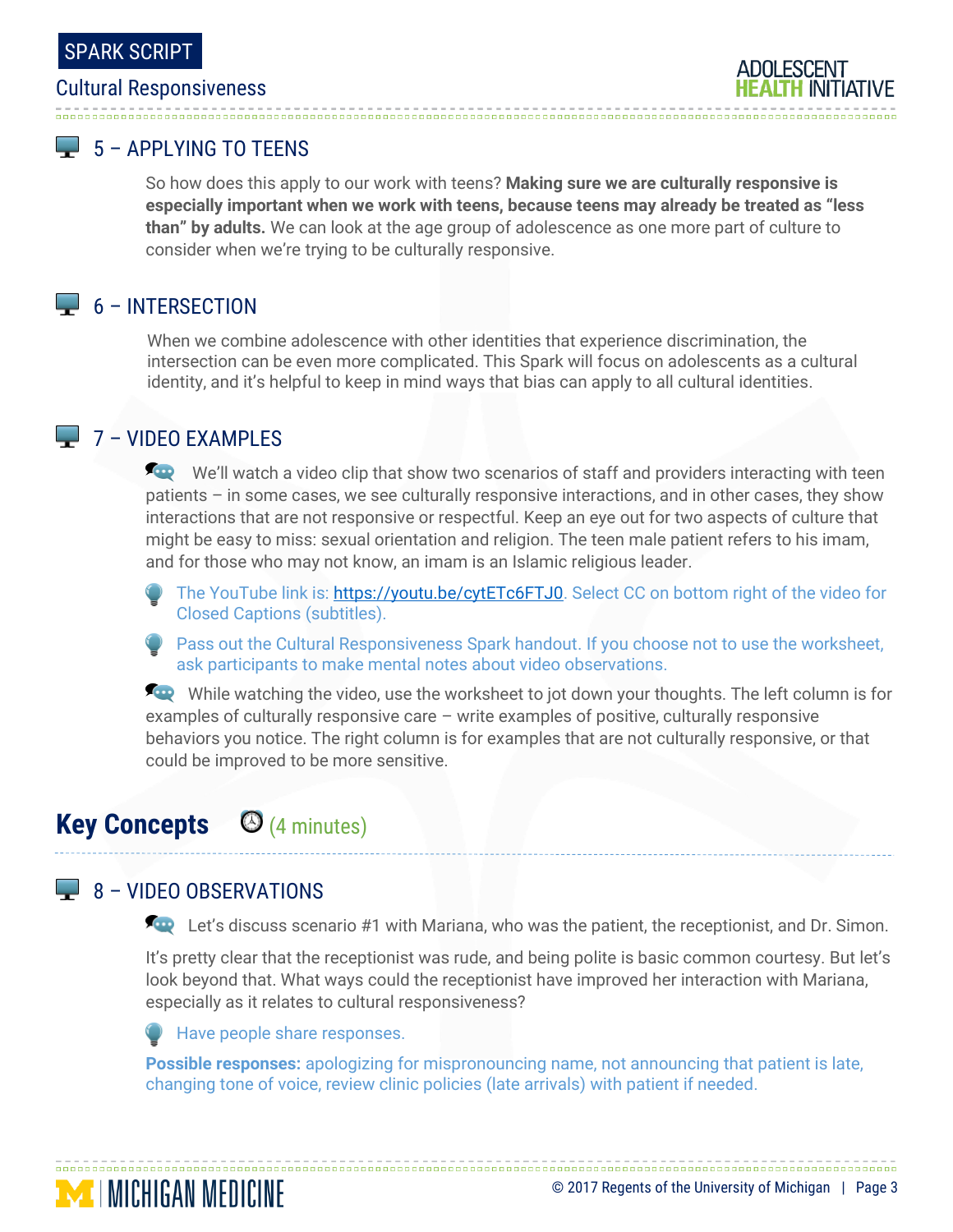#### SPARK SCRIPT

#### Cultural Responsiveness

Also, Dr. Simon was short and dismissive with Mariana. What could he have done to be more culturally responsive with Mariana?

**Have people share responses.** 

**Possible responses:** establish rapport with patient, better eye contact, not check his phone, asked the patient about sexual orientation/sexual activity (Mariana implied that she did not need condoms but was sexually active – this might mean she is in a relationship with a woman).

Now let's discuss scenario #2 with Sharif, who was the patient, and Dr. Bell. In what ways did Dr. Bell model culturally responsive care with Sharif?

**Have people share responses.** 

**Possible responses:** assured him of confidentiality/privacy, established relationship with patient, commended patient for seeking care, acknowledged family and religious beliefs when Sharif said it was important to his parents and imam (an Islamic religious leader) for him not to have sex.

What other observations did you have about how Dr. Bell cared for Sharif?

It's fine if no one has other points to  $add - the$  video is supposed to model culturally responsive care.

It can be a lot easier to notice when someone is NOT culturally responsive than when someone is culturally responsive. The videos outline some of the ways to be culturally responsive with patients, but thinking about the "platinum rule" can come in handy here, because it can be applied to any situation.

## 9 – CULTURALLY RESPONSIVE INTERACTIONS

This is much easier to understand when we think about concrete examples. For instance, culturally responsive interactions happen when staff and providers:

- are sensitive to patient/family religious beliefs
- take extra time to help patient complete paperwork if needed
- use patient's terms when appropriate (speak their language)
- make an effort to ensure correct pronunciation of patients' names

# **Application** (1 minute)

**MINICHIGAN MEDICINE** 

## **10 – THE GOLDEN RULE VS THE PLATINUM RULE**

We know the Golden Rule, which says that we should treat others as we would want to be treated. The Platinum Rule goes one step further, and it includes cultural responsiveness when it says, "Treat others as they want to be treated." You may want to be treated a certain way, but that doesn't mean that all others want to be treated that same way – especially when we think of the wide range of cultural values, and the values of our adolescent patients. If a patient does not feel comfortable shaking hands, or wants to call you "Mr." or "Mrs." instead of your first name, being culturally responsive means we do our best to accommodate their value. If a teen is wearing